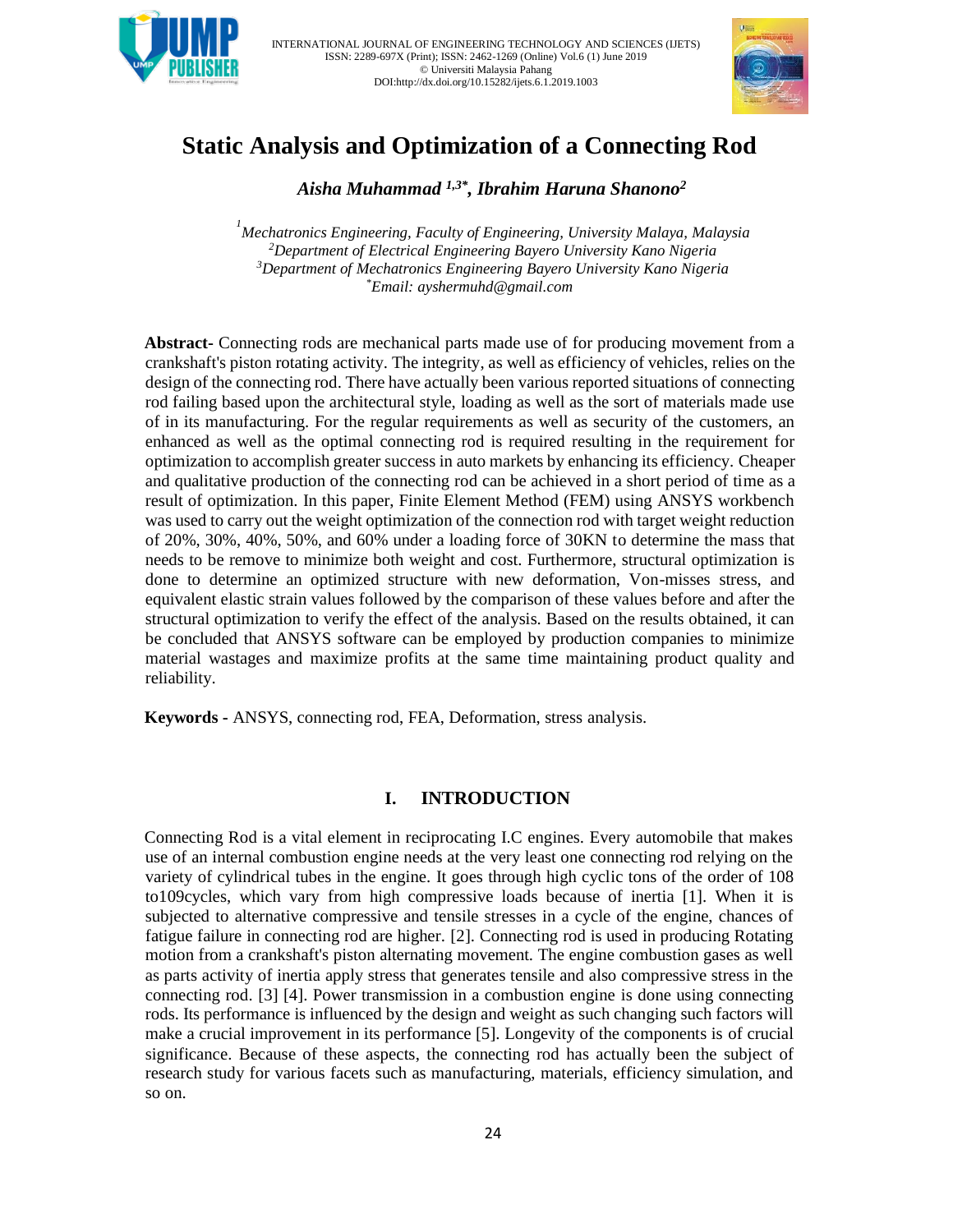It is essential to establish the fatigue life of the existing connecting rod. The connecting rod transfers motion and also pressure from piston to the crankshaft pin. When it works inside the engine, the connecting rod creates a component of 4 bar web link system. The connecting rod has 2 ends, a small end that is attached to the piston and also a big end that is linked to the crankshaft. The intermediate component in between these ends is "I Section", "H Section", "Circular area" or "Rectangular kind". The kind of section relies on the design demand as well as where it is likely to operate inside the engine. Usually this is enhanced based upon the forces acting upon it and the schedule of area. The connecting rod is subjected to rotating stresses of tensile as well as compressive forces when the crankshaft turns 2 revolutions in a 4-stroke diesel engine. [2].

The integrity of connecting rod has actually come to be a vital facet in the research study and also enhancement of its efficiency in automobile engine. With the constant growth of the automobile technology, specifically the fast advancement of computer system innovation, making use of the Finite element approach to evaluate the stress and also the optimization of the connecting rod is gradually taken seriously [6], [7], [8]. The light-weight design of the engine has actually ended up being a large issue that cannot be overlooked in the entire procedure of vehicle design. To accomplish this, the major elements of engine have to be optimized to decrease the quantity and also weight [9]. The credibility and performance of vehicles depends on the design of the connecting rod. Failure of connecting rod is attributed to the in availability of much strength needed to hold the load. This can be overcome with the life cycle extended by increasing the strength. [18], [19]. Failure analysis of a mechanical system becomes imperative as it subjected to fail with time. Based on the operating system, this failure can be static (point load) or dynamic (cyclic stress) [20].

In the last few years, lots of scholars have actually made great deals of evaluation as well as investigates on the engine connecting rod by utilizing finite element method. Presently, most research generally concentrates on the both ends as well as body of the connecting rod [10], [11], [12], [13]. Among the major demands in connecting rod design, is making sure optimum stiffness and also toughness at the most affordable weight. It's needed to make the form and also dimension of connecting rod moderately as well as utilize high toughness product. [9]. Failure of connecting rods is as a result of its overloading, bearing failing, uneven changes of the screws as well as faulty setting up or fatigue [14]. It is important for connecting rods to be able to withstand the complex high tensile loads that acts on them. As a result, numerous design technology, material selection, working and fatigue test of a connecting rod have been studied and presented [15]. Mechanical properties (such as hardness, tensile strength, rigidity and fatigue resistivity) of the materials used in the manufacture of a connecting rod need vehicles depends on the design of the connecting rod. Failure of connecting rod is attributed to the in availability of much strength needed to hold the load. This can be overcome with the life cycle extended by increasing the strength [16]. A number of regular as well as unusual failing modes in connecting rods of combustion engines were reported in [17]. The writer's focus is concentrated on summary of failing modes as well as the stress evaluation of examined components. The analysis of the cracks was sustained by typical estimations as well as progressed logical designs. Webster was the first to carryout optimization of a connecting rod in the year 1983. The frequent need of an ideal connecting rod by the consumer basis the importance of optimization to produce a durable, lighter and cheaper component. [5]

FEA is the frequently utilized computational device for screening as well as changing design frameworks within particular design limitation. It entails diving in to tiny devices referred to as 'elements' for static and also dynamic analysis of straightforward to intricate version under various layout constraints. Further investigation can also be done to improve the design for optimal performance and lifespan with regards to design failure [21]. Several type of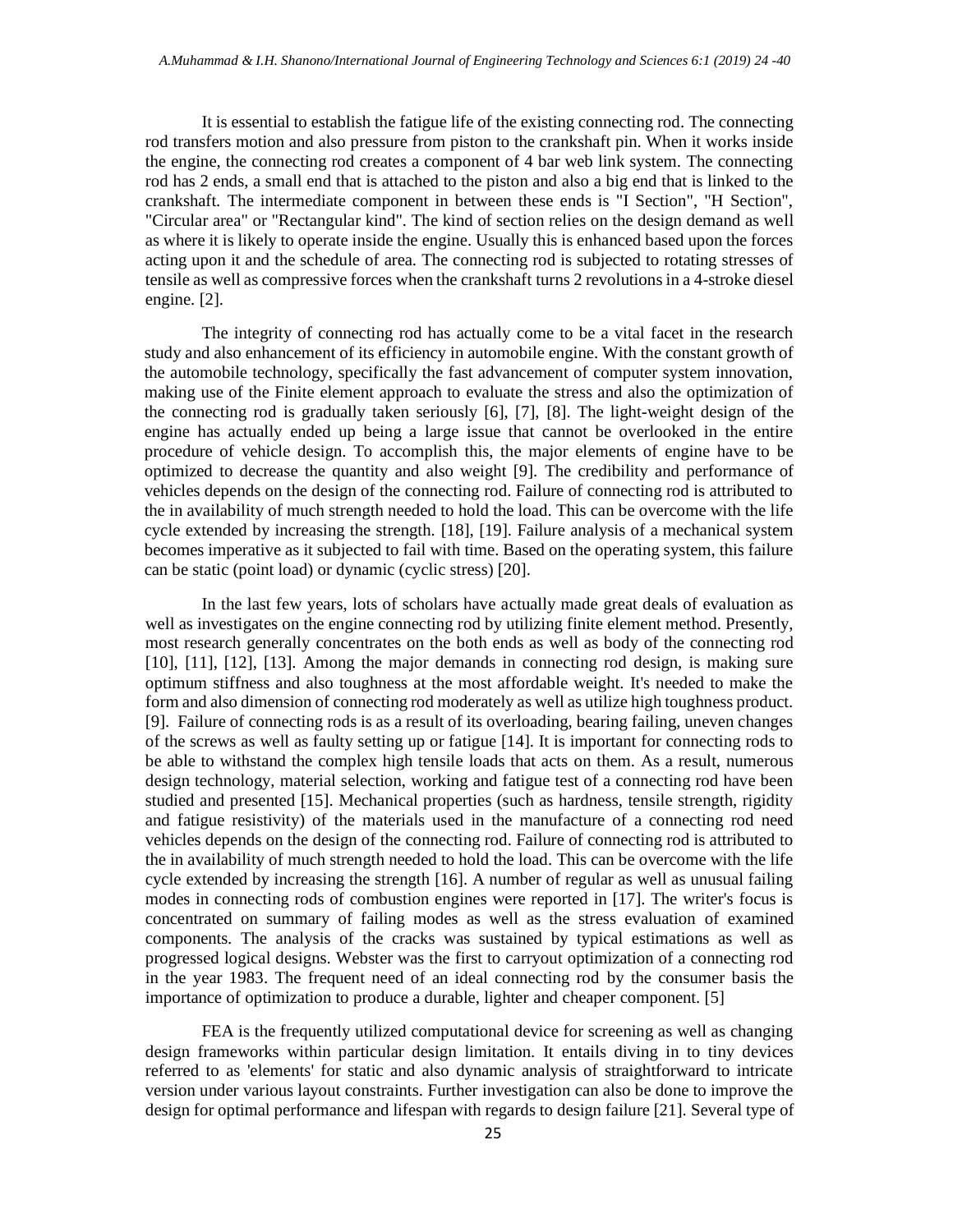literary works have actually worked on weight optimization. Gaikwad in his paper modifies a roller conveyor by performing weight optimization after carrying out static analysis on the roller conveyor [22]. In [23], [24], theoretical and FEA of an IC engine connecting rod was conducted. The result of the analysis obtained shows the causes of failure at the fillet of both ends due to the induced stress. In [25] static FEA for fatigue, deformation and weight optimization of a connecting rod utilizing ANSYS workbench is performed and presented. From the suggested design changes obtained from the weight optimization result, the failure result is further updated to achieve a better result. In a paper by Bansal, dynamic stress analysis was carried out on a single cylinder four stroke diesel engine connecting rod of Aluminum material using FEA. The optimization was also done under dynamic loading with the boundary conditions and inputs determined from the pressure-volume diagram and engine specification chart respectively are carried out with different meshing size for an accurate result. [26]. In a paper by [27], exhaustion life evaluation of engine connecting rod is made use of to forecast the life of connecting rod, which will certainly assist in the design of an engine connecting rod in the future. In [28], with the ANSYS, stress, fatigue life cycle and factor of safety of connecting rod were examined by utilizing finite element method in 3D. The result reveal that the subjected harmful setting is the change place of small end and also connecting rod shaft at optimum compression condition. The paper by [29] review the evaluation of stress, distribution and also stress and anxiety experienced by the connecting rod of a combustion engine to be used on an electrical motor extender engine

The objective of the present work is to perform static structural analyses and optimization of connecting rod made of Steel material the shape optimization is performed with target weight reduction of 20 to 60% with an interval of 10 under a fixed loading of 30KN acting upon its bigger end. Analysis for structural optimization is additionally done to identify a brand-new optimized structure with deformation and stress values respectively. The analysis is accomplished in ANSYS static structural mechanical solver.

# **II. DESIGN SPECIFICATION**

Being among one of the most essential components in an IC engines layout, the connecting rod should be able to endure a remarkable amount of load and also send a lot of power. The failure in a connecting rod can be one of the most damaging and costly failures in an engine [30]

The various forces acting on an engine connecting rod include: Force on the piston due to gas pressure  $(F_G)$ , Force due to inertia of the connecting rod and reciprocating mass( $F_I$ ),), Force due to friction of the piston rings and of the piston  $(F_F)$ , and Forces due to friction of the piston pin bearing and crank pin bearing  $(F_B)$ , [31], [30]. In this study we will highlight on the force due to gas pressure and that due to inertia. The engine which the connecting rod is to be connecting has the configurations shown in table 1 based on the study by [31].

The force due to gas pressure  $(F_q)$ , is given by:

$$
F_g = Force X area = \frac{\pi}{4} * d^2 X P_{max}
$$

Where  $\frac{P_{max}}{P_{max}}$  is the maximum combustion pressure

d is the Piston pin diameter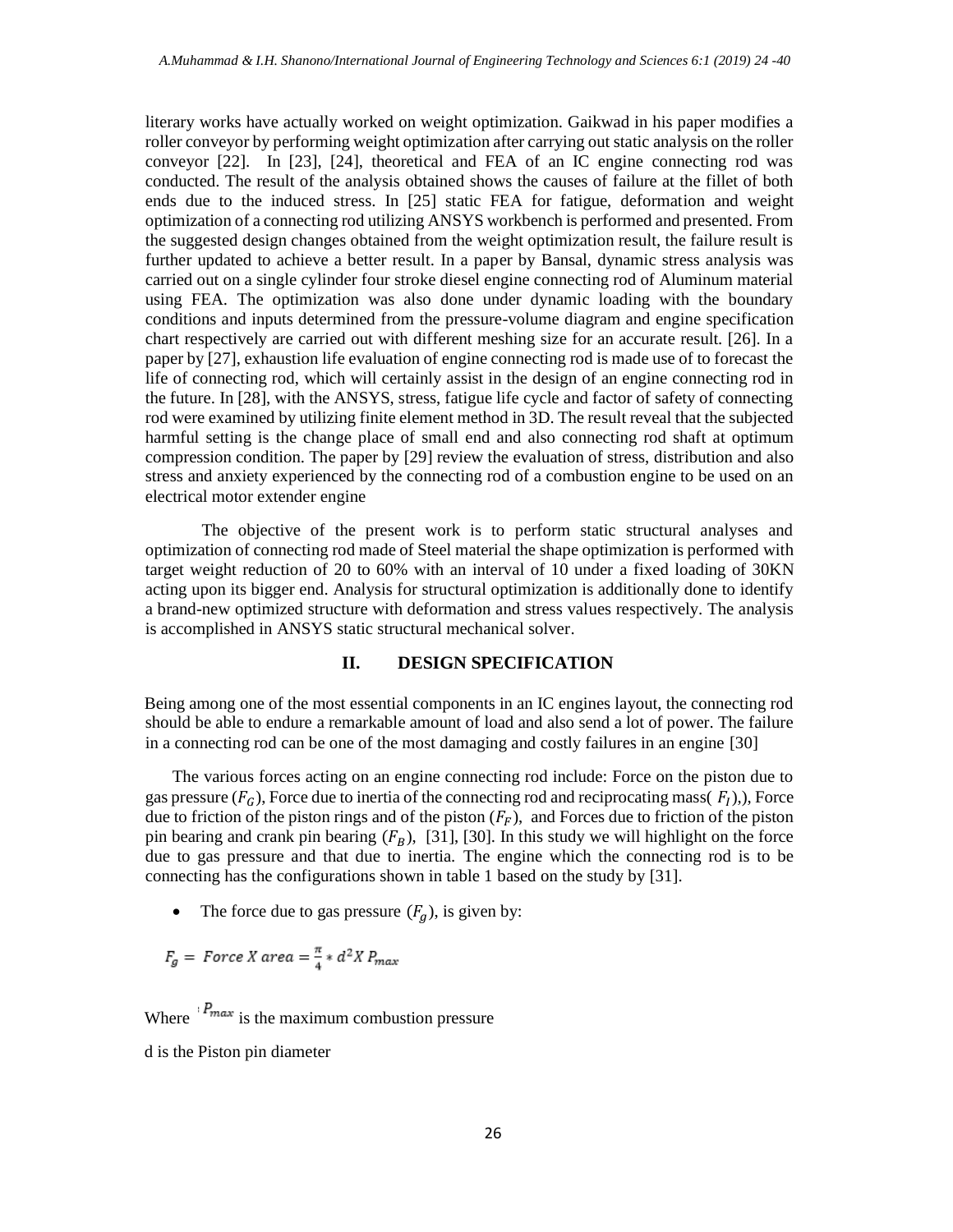$$
F_g = \frac{\pi}{4} X (100 * 10^{-3})^2 X 3.15 * 10^6
$$
  

$$
F_g = 24740N
$$

• Inertia Force Due to Reciprocating Mass  $F_I = M Ass X acceleration = M\omega^2 r(\cos\theta + r\cos\frac{\theta}{r})$  $F_t = 1756$ 

Where  $M =$  mass of (piston and rings + Piston pin +  $\frac{1}{3}$  connecting rod

 $\omega = angular$  speed rad/s

 $r =$  crank radius mm

 $l = length of connecting rod mm$ 

It might be kept in mind that the inertia of reciprocating components opposes the pressure on the piston downward strokes. On the various other hand, the inertia force assists the piston force while relocating from the bottom to top

The net force  $F_p$  = The force due to gas pressure  $(F_g)$   $\pm$  force due to inertia  $F_I$ 

$$
F_p = F_G \pm F_I
$$
  
Or  $F_p = F_G \pm F_I \pm W_R$ , When the reciprocating mass  $(W_R = M_R * g)$  is taken into consideration  
 $F_p = F_G \pm F_I$   
 $F_p = 24740 + 1756 + 22.07$   
 $F_p = 26518.07N$   $F_p = 22961.93N$ 

The force  $F_P$  generates a force  $F_C$  in the connecting rod as well as a thrust FN on the sides of the cylindrical tube wall surfaces. Therefore, we see that the force in the connecting rod is given by:

$$
F_C = \frac{F_P}{\cos \theta} = \frac{F_P}{\sqrt{1 - \frac{(\sin \theta)^2}{n^2}}}
$$

 $n =$  ratio of length of connecting rod to radius of crank

Maximum force is derived when the connecting rod is at right angle to the crank leading to a major decrease in gas pressure. Owing to this, the force acting on a connecting rod is assumed to be same as the maximum exerted force on the piston from the gas pressure  $F_i$  without considering the inertia [30]

The loading conditions are presumed to be static [32], [33]. Two loading situations were examined for every case, one with the load of 30KN used at the crank end as well as limited at the piston pin end, and the other used at the piston pin end as well as limited at the crank end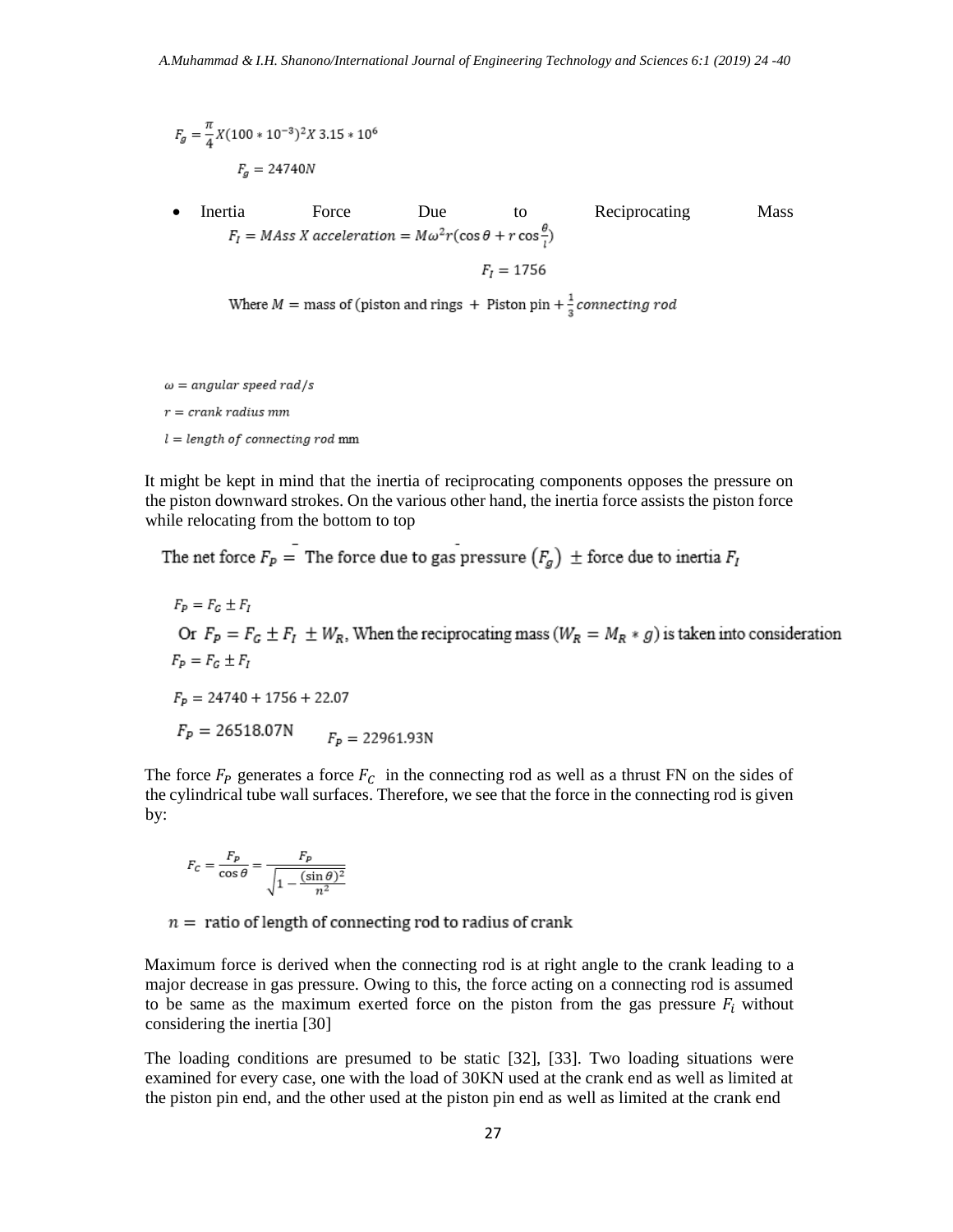| <b>Speed of IC Engine</b>           | <b>1800 RPM</b> |
|-------------------------------------|-----------------|
| Piston diameter (mm)                | $100$ mm        |
| Mass of reciprocating parts         | $2.25$ kg       |
| <b>Factor of safety</b>             | 6               |
| Young's modulus                     | 2.1 X 105 MPa   |
| Poisson's ratio                     | 0.3             |
| <b>Density of material</b>          | 8000kg/m        |
| Wall pressure for piston rings (oil | $0.137$ Mpa     |
| rings)                              |                 |
| Number of rings                     | 3               |
| <b>Coefficient of friction</b>      | 0.05            |
| <b>Combustion pressure</b>          | 3.15 MPa        |
| Piston pin diameter                 | $29 \text{ mm}$ |
| Crank pin diameter                  | 44 mm           |
| Connecting rod length (mm)          | 141             |

## **Table 1:** Functional specification of connecting rod engine

#### *2.1 Static analysis of a connecting rod.*

Finite Element Analysis is a mathematical technique using partial differential formulas for exploring and also fixing problems to an approximate precise solution [21]. Fixing design issues including complicated frameworks is a great feature of the FEM. ANSYS software application is a FEA software that creates formulas which addresses as well as regulates the conduct of the components. [18]. Modeling of the Connecting rod is done in the SolidWorks software. For the analysis to be carried out, the model is imported from the SolidWorks software as it provides a user-friendly two-way option for modelling of very complex structures. The 3D model of the connection rod with its dimensions is shown in figure 1 below.



**Figure 1:** Connecting rod model

The geometry definition is initial performed depending upon the nature of evaluation that is to be done. The Analysis performed in this paper concentrates on stress and deformation. A 3D version can be imported in the ANSYS software application by either saving as an Initial Graphics Exchange Specification(IGES) design after which it is imported right into the ANSYS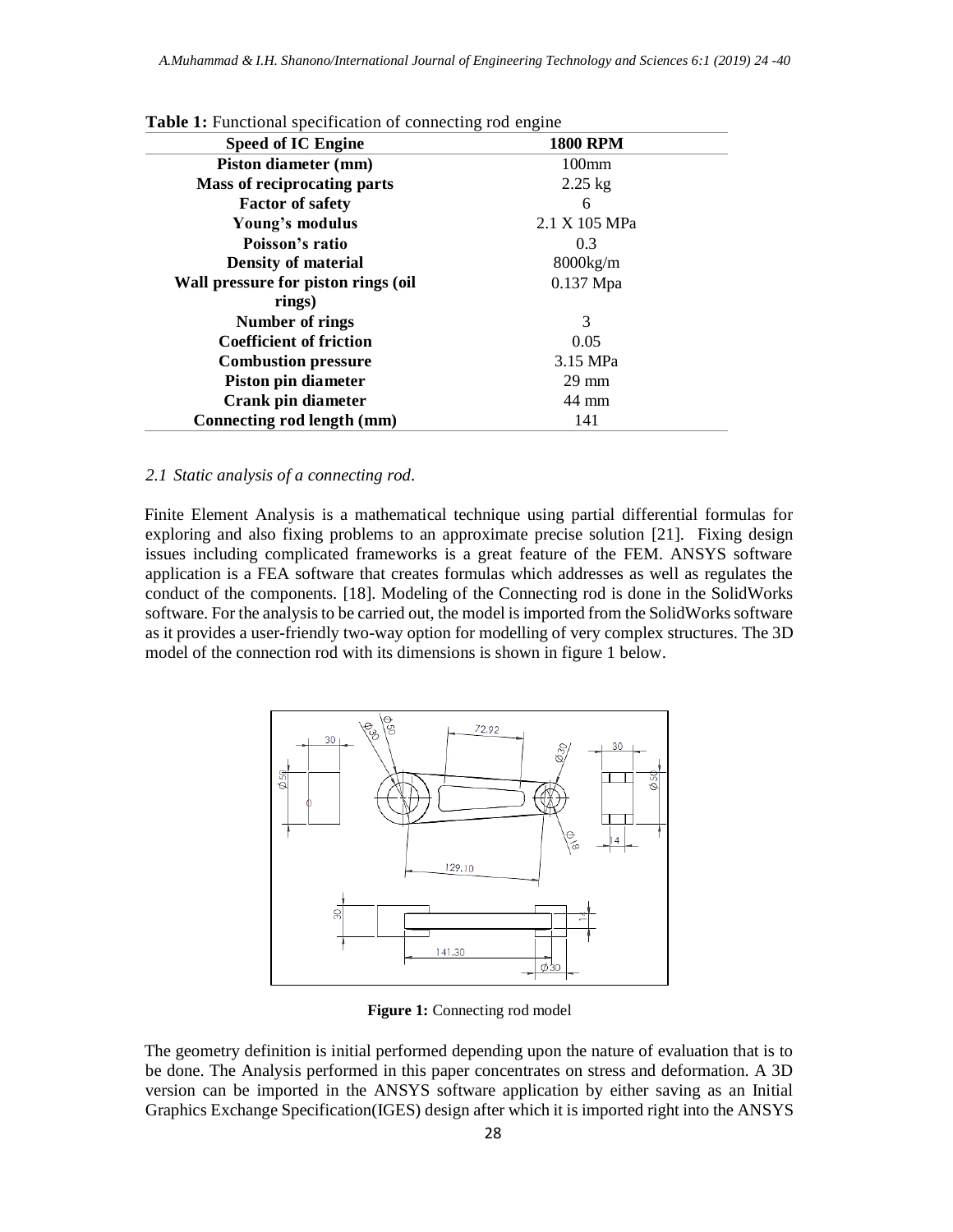workbench, or by developing the whole framework in the ANSYS workbench [34] [35] [36]. In this paper, the analysis is done by importing the geometry from a CAD in the IGES format into the software.

For an efficient and qualitative analysis of material, the material properties which can be either linear or nonlinear, isotropic or orthotropic, constant or temperature dependent need to be accurately set. Based on the objective of the analysis, mechanical properties such as (density, strength and coefficient of thermal expansion definition is optional [37]. Recognizing as well as proclaiming the proper value of the property is extremely beneficial for the design evaluation function. The Young's modulus of a product conversely called modulus of elasticity is a mathematical constant that explains the flexibility as well as measures the ability of a solid to stand up to changes when exposed to stress or compression in a specific direction. The greater the Young's modulus, the stiffer (i.e. exactly how it disperses under loads) is the structure which will certainly call for a much greater quantity of loads to deform. Poisson's ratio which is the proportion of compression to the expansion of a material along with Young's modulus (proportion of tension to strain) specifies the toughness as well as nature of just how a material framework deforms based upon a specific constrain. The deformation to due consistent volume as well as opposing forces are explained by the bulk as well as shear modulus respectively. Two various other vital aspects that figure out when some material losses their flexible behavior as well as the optimum stress are the yielding and tensile strength specifically. [38]. The structure material definition is done after the geometry is imported right into the software using the properties shown in Table 2.

| Young's Modulus         | 200GPa                 |
|-------------------------|------------------------|
| Density                 | 7850 kg/m <sup>3</sup> |
| Poisson's ratio         | 0.30                   |
| Bulk modulus            | 1666.7GPa              |
| <b>Shear Modulus</b>    | 76.923G Pa             |
| Tensile strength        | $0.25$ GPa             |
| Ultimate shear strength | $0.46$ GPa             |

|  |  |  | Table 2: Table of Structural steel material properties |
|--|--|--|--------------------------------------------------------|
|--|--|--|--------------------------------------------------------|

Breaking of the design or structure right into small aspects to evaluate each of the elements is called meshing [39]. It is a distinct realization of the structure, which assists in resolving the specific design solutions. The smaller the meshing size, the higher the computational time and accuracy of the analysis result [40]. The meshing size is set to default as determined by the ANSYS software. Taking into account the arrangement time as well as computational expense, with the rate and also simplicity of usage, a totally free mesh type is made use of. The default meshing control is used having a relevance value of +100 with a medium smoothing number of iteration. The meshed structure of the connecting rod as shown in figure 2. After the meshing process, another crucial and main step in the analysis is fixing support and loads in a way that is complying with the real-life circumstances [39], [34]. The boundary condition made use of in this evaluation are the fixed support and load. The support type used for the 3D structure is the fixed support that avoids movement or contortion of the framework geometry.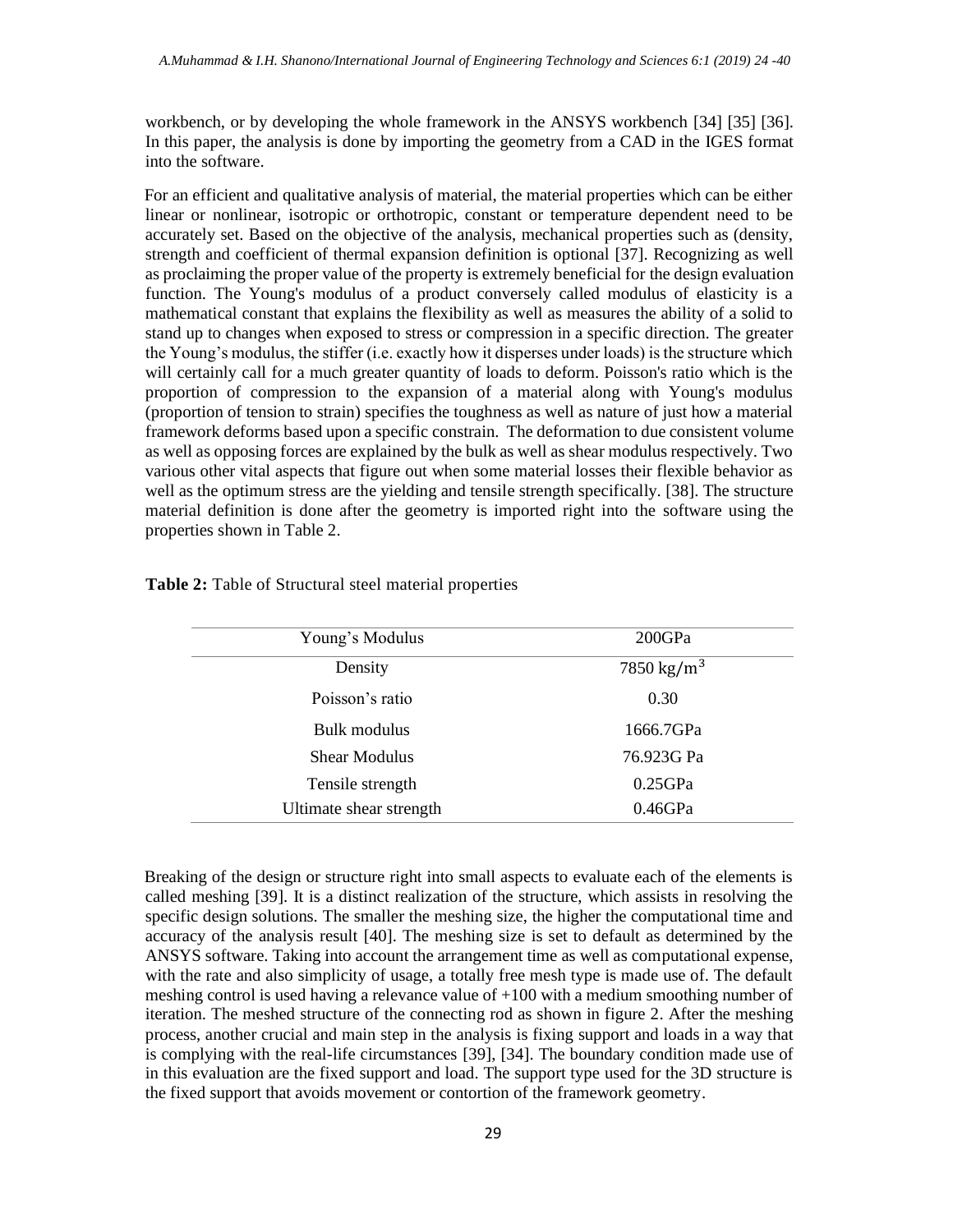

**Figure 2:** Meshed structure

### *2.2 Optimization of Connecting rod*

### **Shape Optimization**

To determine how and where failure occurs, and the way to prevent it, simulation in FEA is done. Failure of the whole or part of the system will result to the risk of life and financial loss. Just like in the human context, when the human body does much work, it becomes stressed, sick and finally, nervous breakdown may occur. Also, in an engineering structure, failure may occur when a structure is subjected to a high amount of stress. The amount of pressure in an engineering model that happens when it is exposed to external force or load is termed as stress, which indicates that the applied load is a function of the amount of stress [41].

In this paper, shape optimization via simulation in ANSYS workbench is used. The main value of optimization is figuring out a superb or ideal use of material within a collection of loadings as well as constraints by the predefined design. To accomplish a superb material distribution with efficient layout, the components that include the very least or absolutely nothing to the load bearing are determined and gotten rid of for weight decrease. The weight optimization for the connecting rod is carried out with target weight reduction of 20, 30, 40, 50, and 60% under the said constraints to determine the mass that needs to be removed to minimize cost. Furthermore, the deformation, stress, strain and factor of safety under the same loading condition was compared before and after 60% target weight reduction. The 3-D design of the rod is shown in Figure 3. A load force of 30KN is applied at the crank end of the connecting rod while the pin end is subjected to a fixed support.

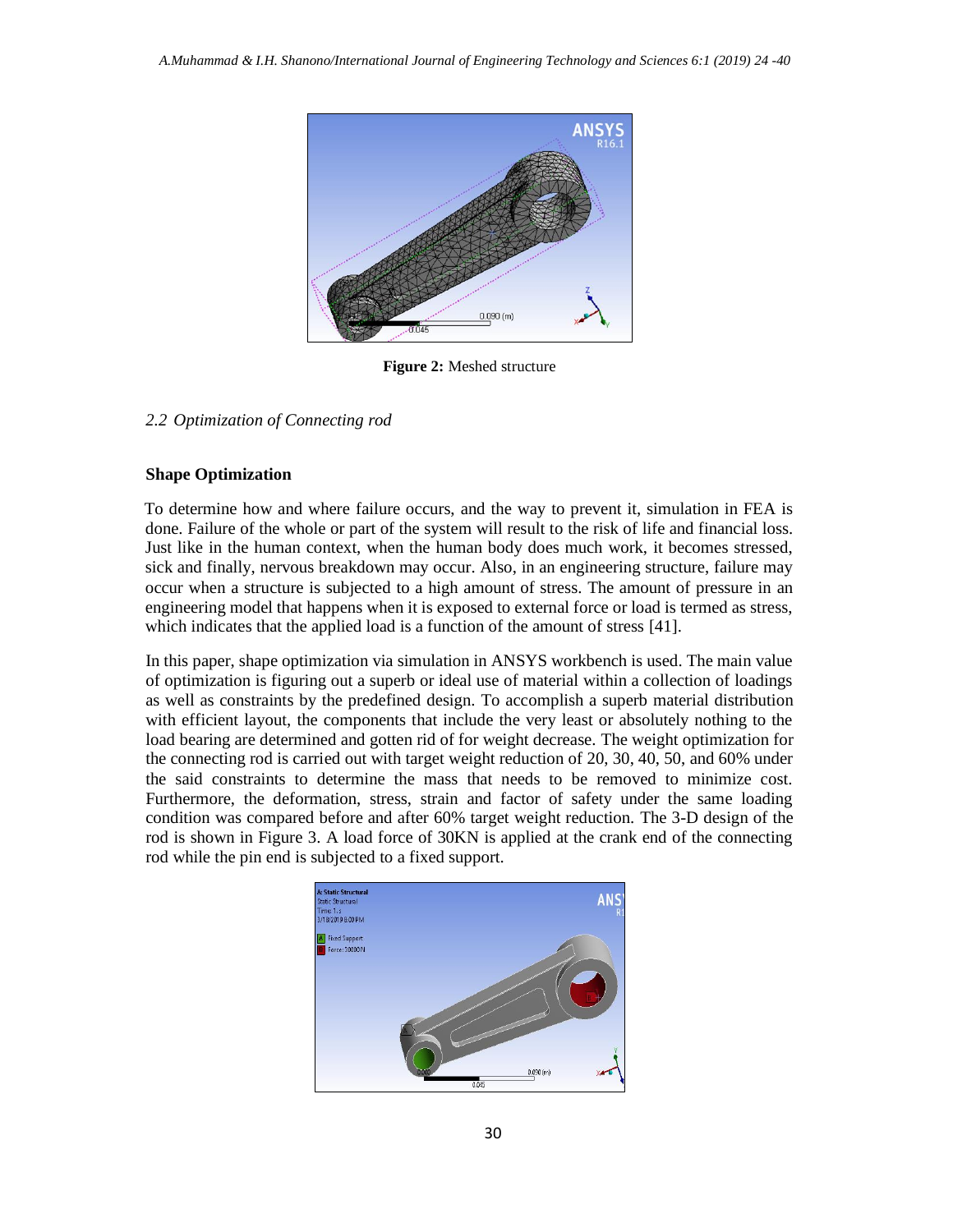#### **Figure 3:** Constrains Application

#### **Structural optimization**

Upgrading of an engineering framework after failure is commonly done based upon an experimentation technique up until a criterion is reached. This procedure is lengthy, incorrect, as well as ineffective. With the current breakthrough evaluation approaches as well as software applications, mathematical optimization strategies are made use of to stabilize such compromises. To identify an optimum measurement or form of a design framework, parametric optimization is utilized to boost the layout by transforming the values of the variable criteria (such as density, sizes, and so on). Generally, for a specific design constraint, parametric optimization is the decrease of the layouts details [42]. In this analysis, the parameters for total deformation, equivalent stress and safety factor are set. A designer uses Von-Mises stress analysis to ascertain the failure of his design structure. Failure is inevitable when the strength of the material used is less than the maximum value of the stress. Von-Mises stress is ideally used for ductile materials. It becomes necessary to declare this parameter prior to the simulation in the material properties [43].

A Response Surface Optimization system is included in the task schematic with the lower as well as top bound of the rod bearing diameter, pin end diameter and also the connecting rod set to a new value as displayed in table 3. A response surface is acquired from the finite element simulation after the sampling of the design space through Centre Composite Design (CCD). Interpolation models created from the simulation (response datasets) gives a variation of these responses in terms of the design variables. Figure 4 is the solid mass response chart. Design of Experiment is made use of in the optimization to fit the information of the simulated design response right into models called reaction surface area equation [21]. In a design space, the layout variables are seen as one measurement having a great deal of distinct levels.

| <b>rapic 5:</b> I alameters range settings |                 |               |               |                       |               |       |
|--------------------------------------------|-----------------|---------------|---------------|-----------------------|---------------|-------|
| Structure/Original<br><b>Rod bearing</b>   |                 | Rod small end |               | <b>Connecting rod</b> |               |       |
| Value                                      | <b>Diameter</b> | 50            | diameter      |                       | length        |       |
|                                            |                 |               | 30            |                       | 142           |       |
| Value                                      | <b>Before</b>   | After         | <b>Before</b> | After                 | <b>Before</b> | After |
| lower Bound                                | 45              | 35            | 27            |                       | 127.8         | 117.8 |
| <b>Upper Bound</b>                         | 55              | 45            | 33            | 23                    | 156.2         | 136.2 |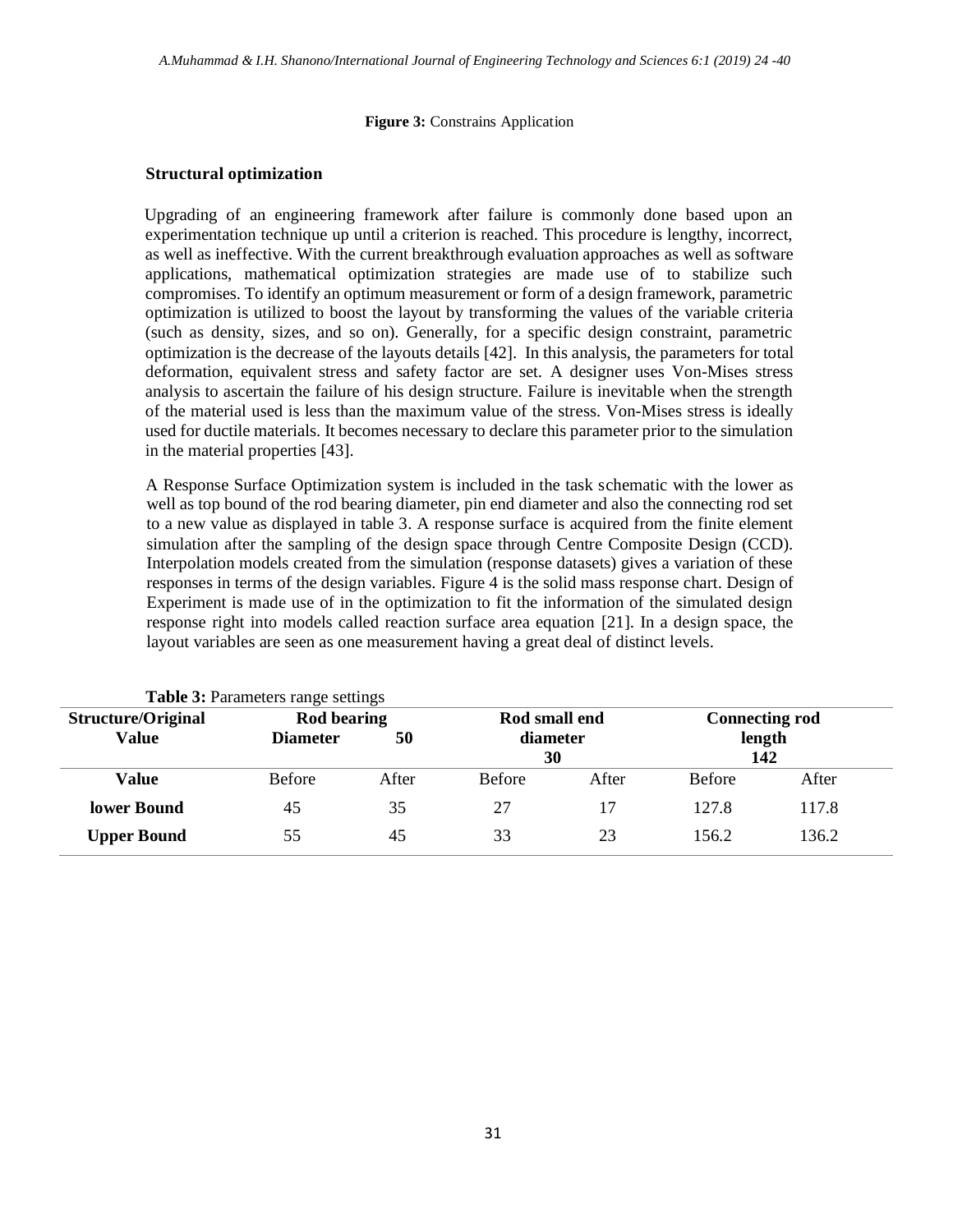

**Figure 4:** Total deformation response Chart

## **III. RESULT**

## *3.1 Result for Shape optimization*

Weight reduction is needed in Connecting rod in order to reduce the weight that is needed in construction which minimizes the cost by saving the amount of material. Figure 5 shows the weight optimization result of the connecting rod which is plainly recommended as the perfect design by the geography optimization study aiming at 80%. weight decrease. Materials are gotten rid of from the least stressed out areas in the simulation design, that is, areas adding the least to the total stiffness of the framework. This optimization research study has clarified why the connecting rod shape remains that way playing an essential component after many years of usage.



**Figure 5:** Optimized structure with 60% target weight reduction

The weight optimization result for the various percentages is tabulated in table 4. Whereas figure 6 is the graphical representation of the behavior. It can be seen that the optimized and marginal mass exhibit a non-linear and linear relationships respectively. As expected, the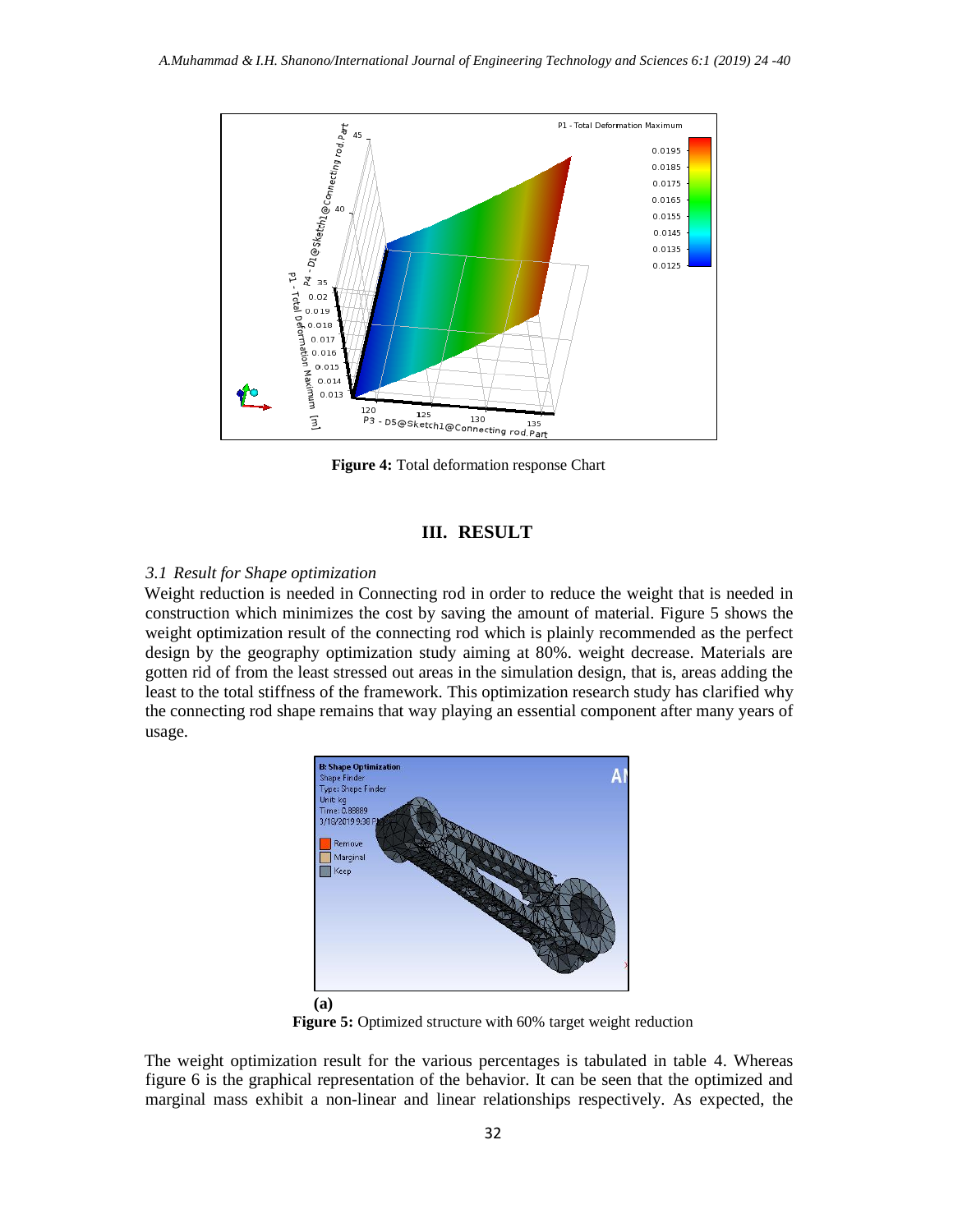optimized mass has a negative linear plot as the percentage of reduction is increased, whereas the marginal mass obeys quadratic form

| <b>Target</b><br>reduction $(\% )$ | Marginal mass (kg) | <b>Optimized mass (kg)</b> |
|------------------------------------|--------------------|----------------------------|
| 20                                 | 2.64E-03           | 0.68493                    |
| 30                                 | $4.26E-03$         | 0.63167                    |
| 40                                 | 3.69E-03           | 0.53215                    |
| 50                                 | 3.69E-03           | 0.53215                    |
| 60                                 | 2.51E-03           | 0.4822                     |





**Figure 6:** Mass comparison

### *3.2 Result for structural Optimization*

The DOE samples were evaluated successfully showing that the designs sampled are meaningful in response to the change in geometry. Table 5 listed below the created DOE table for various layout circumstances that competes the 6 inputs.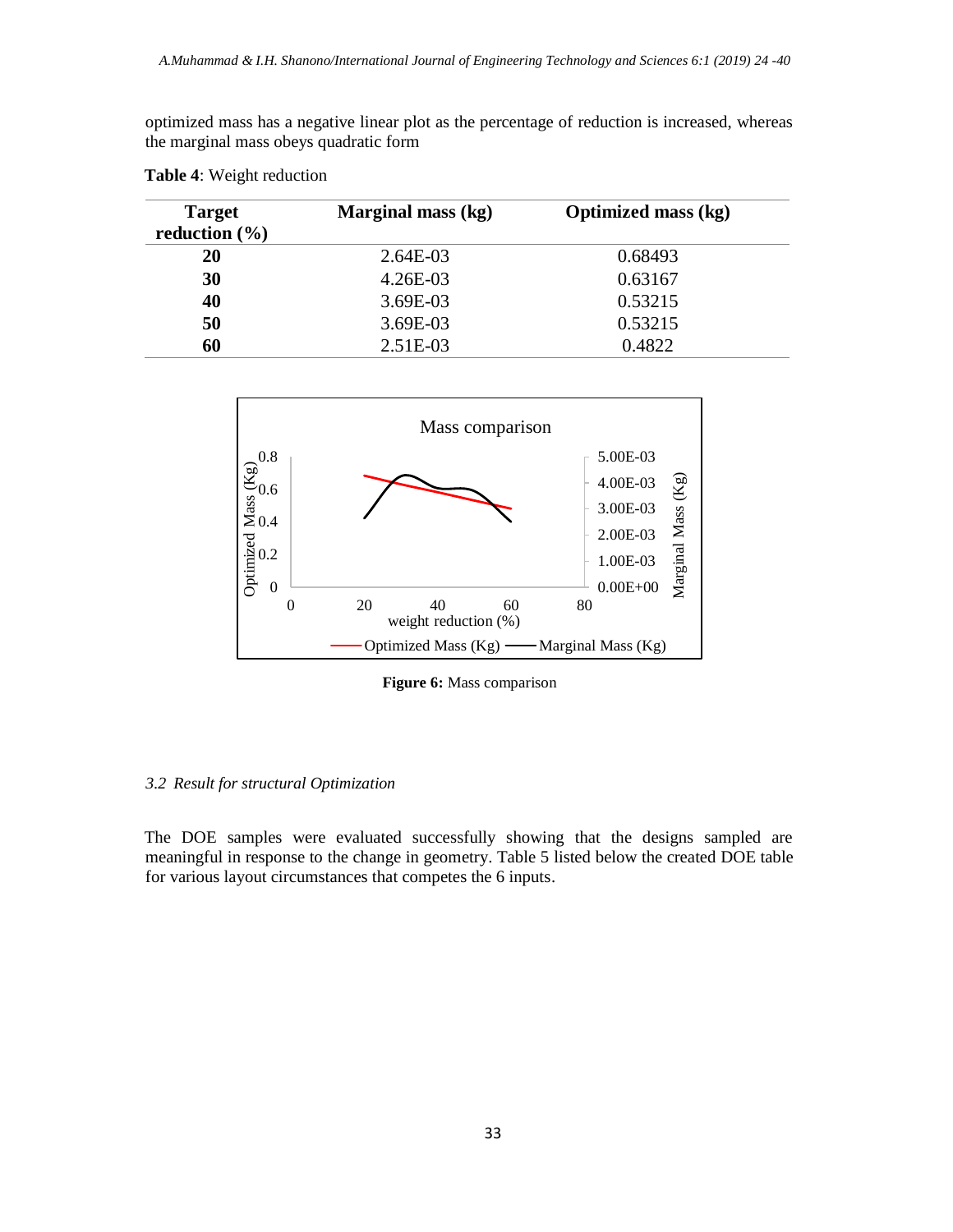|    |                |                |              |          | Design of Experiment (Central Composite Design: face-centered: standard |                     |                     |
|----|----------------|----------------|--------------|----------|-------------------------------------------------------------------------|---------------------|---------------------|
| 1  | Name           | P4-            | $P5-D2$      | P3-D5    | P1-Total                                                                | $P2-$               | P6-                 |
|    |                | D <sub>1</sub> | conne        | Connecti | deformatio                                                              | Equivalen           | Equivalen           |
|    |                | Con<br>necti   | cting<br>rod | ng Rod   | $\mathbf n$<br>Maximum                                                  | t stress<br>maximum | t Elastic<br>Strain |
|    |                | ng             | .part        | part     | (m)                                                                     | (Pa)                | maximum             |
|    |                | rod.           |              |          |                                                                         |                     | $(mm^2-1)$          |
|    |                | part           |              |          |                                                                         |                     |                     |
| 2  | $1$ [DP $8$ ]  | 40             | 20           | 127      | 0.016025                                                                | $4.71E + 09$        | 0.024164            |
| 3  | $2$ [DP 3]     | 40             | 20           | 117.8    | 0.012667                                                                | $4.86E + 09$        | 0.024332            |
| 4  | 3 [DP 13]      | 40             | 20           | 136.2    | 0.019943                                                                | $6.16E + 09$        | 0.030895            |
| 5  | 4 [DP 6]       | 35             | 20           | 127      | 0.015741                                                                | $6.33E + 09$        | 0.031752            |
| 6  | 5 [DP 10]      | 45             | 20           | 127      | 0.016322                                                                | $5.73E + 09$        | 0.028742            |
| 7  | 6 [DP 7]       | 40             | 17           | 127      | 0.016015                                                                | $5.21E + 09$        | 0.026192            |
| 8  | 7 [DP 9]       | 40             | 23           | 127      | 0.016043                                                                | $5.27E + 09$        | 0.026456            |
| 9  | 8 [DP 1]       | 35             | 17           | 117.8    | 0.012403                                                                | $4.61E + 09$        | 0.023539            |
| 10 | 9 [DP 11]      | 35             | 17           | 136.2    | 0.019577                                                                | $6.91E+09$          | 0.034653            |
| 11 | $10$ [DP 4]    | 45             | 17           | 117.8    | 0.012883                                                                | $4.22E + 09$        | 0.021211            |
| 12 | 11 [DP 14]     | 45             | 17           | 136.2    | 0.020284                                                                | $6.32E + 09$        | 0.031696            |
| 13 | $12$ [DP $2$ ] | 35             | 23           | 117.8    | 0.012449                                                                | $5.43E + 09$        | 0.02725             |
| 14 | 13 [DP 12]     | 35             | 23           | 136.2    | 0.01962                                                                 | $6.42E + 09$        | 0.032215            |
| 15 | $14$ [DP 5]    | 45             | 23           | 117.8    | 0.012897                                                                | $4.56E + 09$        | 0.022956            |
| 16 | 15[DP 15]      | 45             | 23           | 136.2    | 0.020303                                                                | $5.39E+09$          | 0.02715             |

#### **Table 5:** Design of Experiments

The objective and constraints are set up in the optimizer. The part that fulfils all the design constraints are identified using the fitted response models. Decision of ideal candidate was done by finding the entire design space region for the much better value that matches to the objective function. The ideal 3 prospects for the layout are detailed as revealed. Table 6 indicates the optimization and candidates point windows.

|                           | Candidate    | candidate    | Candidate    |  |
|---------------------------|--------------|--------------|--------------|--|
|                           | Point 1      | Point 2      | Point 3      |  |
| P1-D1-Connecting rod part | 44.365       | 44.905       | 44.755       |  |
| P2-D2-connecting rod part | 17.513       | 19.903       | 22.716       |  |
| P3-D5-Connecting rod part | 199.56       | 119.21       | 119.89       |  |
| P4-Total Deformation      |              |              |              |  |
| maximum(m)                | 0.00010079   | 0.0001034    | 9.68E-05     |  |
| P5- Equivalent Stress     |              |              |              |  |
| Maximum (Pa)              | $6.02E + 07$ | $6.10E + 07$ | $6.42E + 07$ |  |
| P6-Safety Factor          |              |              | ਸੈਨੀ         |  |
| Minimum                   | 4 1126       | 4.0732       | 3.8964       |  |
|                           |              |              |              |  |

#### **Table 6:** Optimized parameters Candidate

The chosen design point (DP) changed the current parameters, and the framework is upgraded with the brand-new values. Figure 7 are the brand-new optimized frameworks revealing the overall deformation and also equivalent stress and elastic strain. A tabular contrast of the parameters is summarized in table 7, whereas figure 8a, 8b and 8c are the graphical comparison of the before and after optimization. It appears that all the three parameters improve after optimization and exhibit a positive linear relationship with loading time.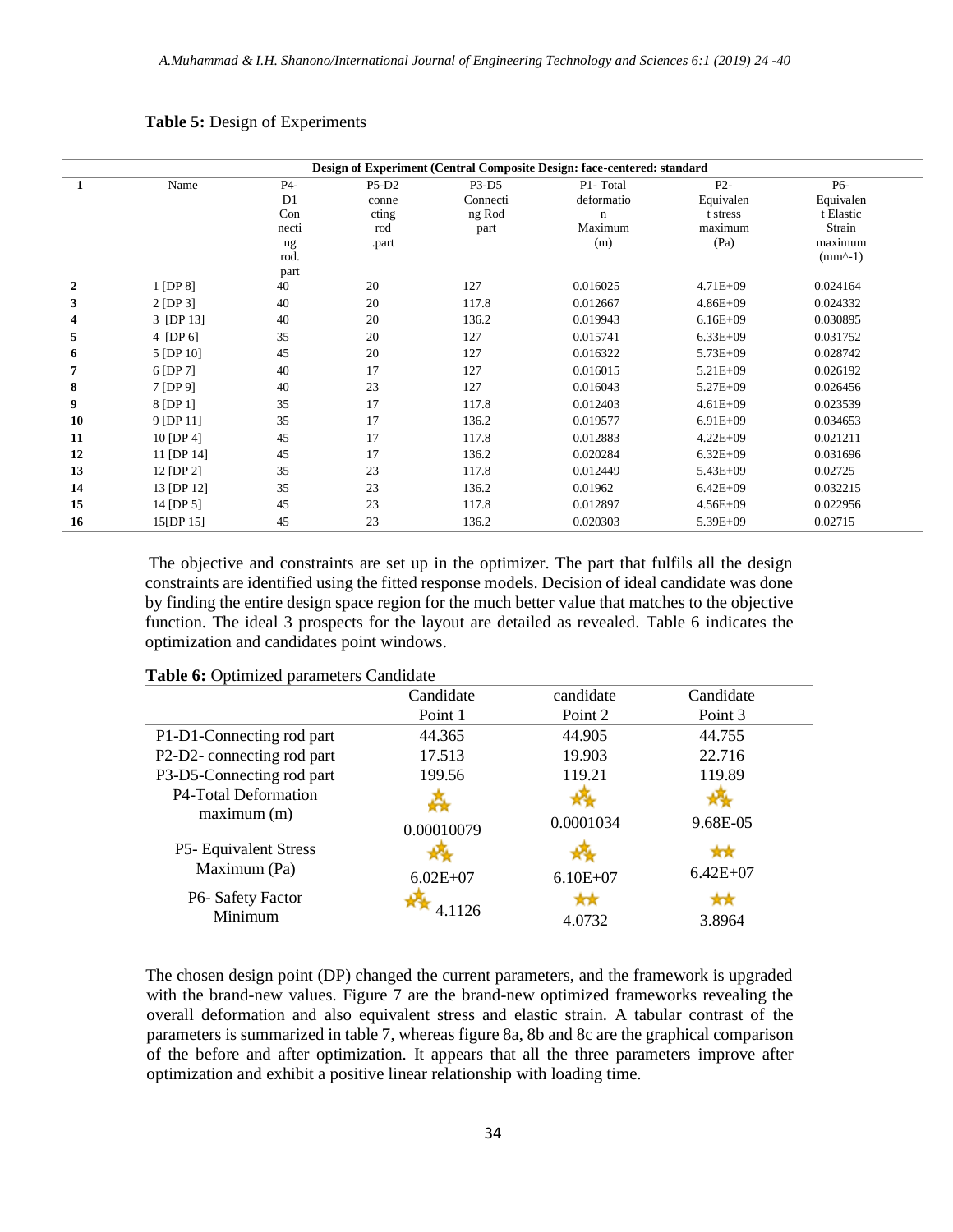



**Figure 7:** Updated design (a) Total Deformation. (b) Elastic Strain. (c) Equivalent stress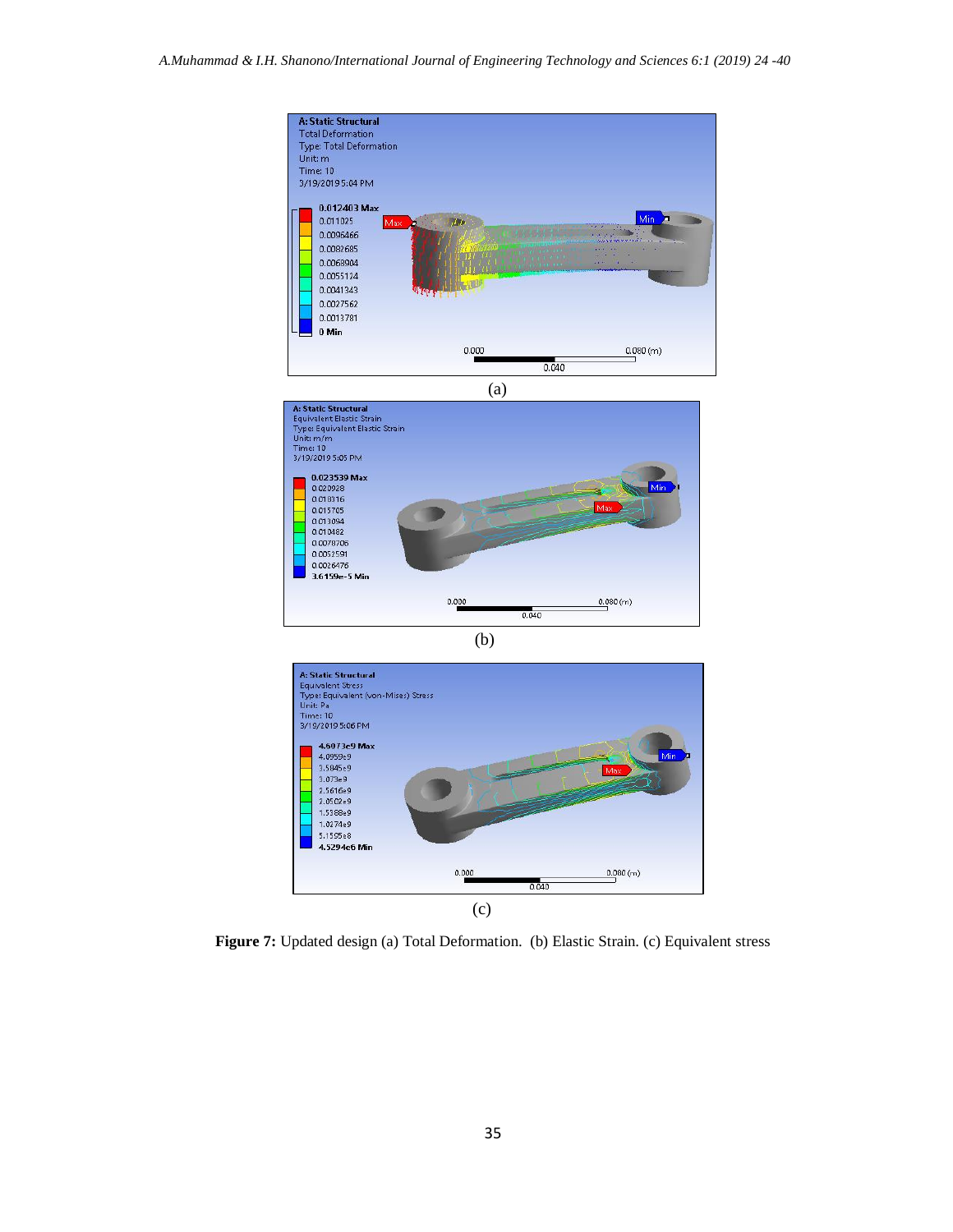|                  | <b>Maximum Total</b><br>Deformation (m) |          | <b>Maximum Equivalent Elastic</b><br>Strain $[m/m]$ |          | <b>Maximum Equivalent Stress</b><br>[Pa] |              |
|------------------|-----------------------------------------|----------|-----------------------------------------------------|----------|------------------------------------------|--------------|
| <b>Time</b>      | Before                                  | After    | Before                                              | After    | Before                                   | After        |
| $\mathbf{1}$     | $2.35E-$<br>03                          | 1.24E-03 | 2.67E-03                                            | 2.35E-03 | $5.30E + 08$                             | $4.61E + 08$ |
| $\boldsymbol{2}$ | 4.71E-<br>03                            | 2.48E-03 | 5.34E-03                                            | 4.71E-03 | $1.06E + 09$                             | $9.21E + 08$ |
| 3                | 7.06E-<br>03                            | 3.72E-03 | 5.34E-03                                            | 7.06E-03 | $1.59E + 09$                             | $1.38E + 09$ |
| 4                | 9.42E-<br>03                            | 4.96E-03 | 1.07E-02                                            | 9.42E-03 | $2.12E + 09$                             | $1.84E + 09$ |
| 5                | 1.18E-<br>02                            | 6.20E-03 | 1.33E-02                                            | 1.18E-02 | $2.65E+09$                               | $2.30E + 09$ |
| 6                | 1.41E-<br>02                            | 7.44E-03 | 1.60E-02                                            | 1.41E-02 | $3.18E + 09$                             | $2.76E + 09$ |
| 7                | $1.65E-$<br>02                          | 8.68E-03 | 1.87E-02                                            | 1.65E-02 | $3.71E + 09$                             | $3.23E + 09$ |
| 8                | 1.88E-<br>02                            | 9.92E-03 | 2.13E-02                                            | 1.88E-02 | $4.24E + 09$                             | $3.69E + 09$ |
| 9                | $2.12E-$<br>02                          | 1.12E-02 | 2.40E-02                                            | 2.12E-02 | $4.77E + 09$                             | $4.15E + 09$ |
| 10               | $2.35E-$<br>02                          | 1.24E-02 | 2.67E-02                                            | 2.35E-02 | 5.30E+09                                 | $4.61E + 09$ |

**Table 7:** Structural optimization analysis comparison



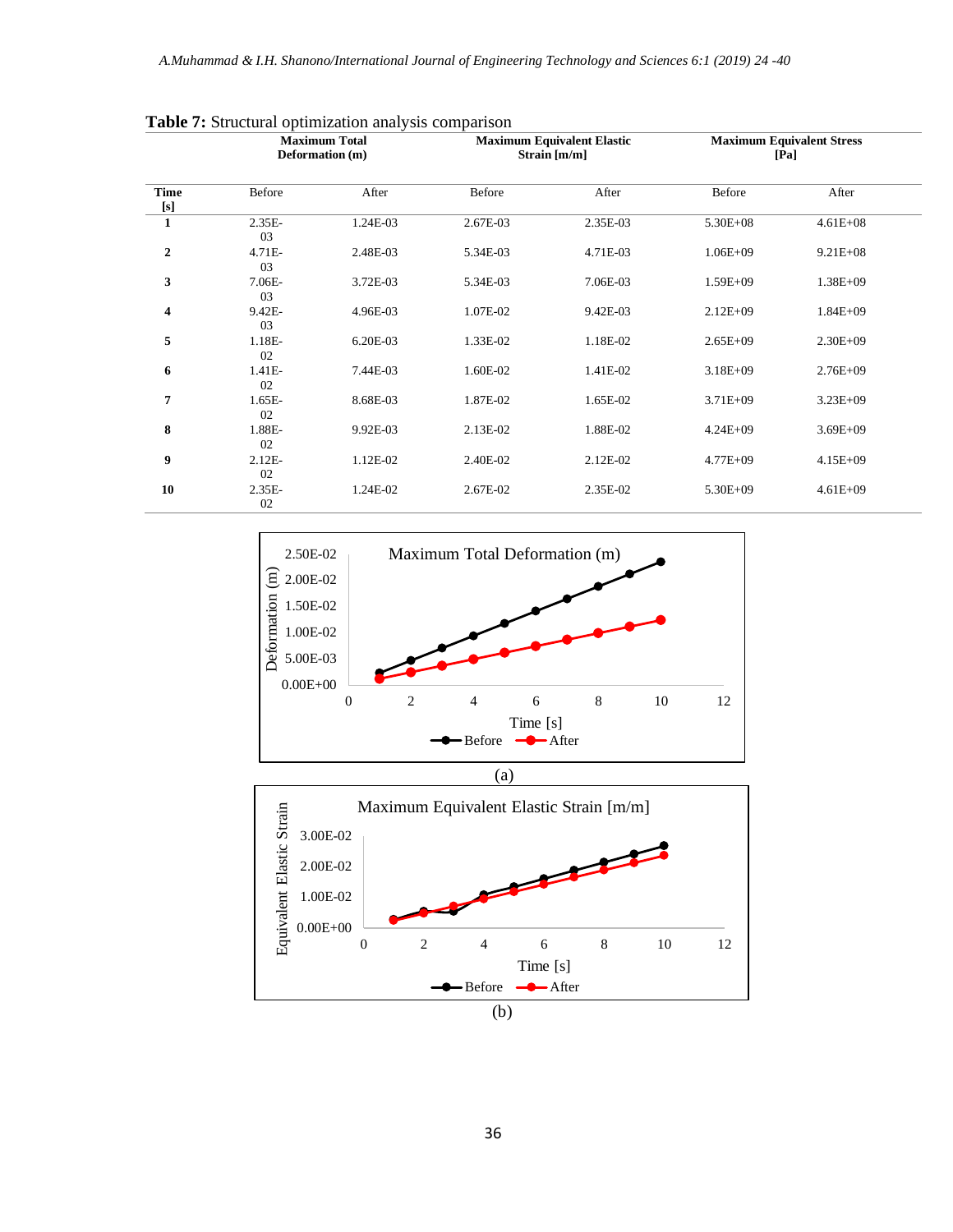

**Figure 8**: Comparison(a) Deformation (b) Elastic strain (c) Equivalent stress

## **IV. CONCLUSIONS**

In any manufacturing process, product quality and cost are the two critical, essential factors that need to be carefully selected by the company to maximize profit without compromising the product quality. This paper demonstrates the structural and optimization analysis of a connecting rod suitable for diesel engine applications. The structural analysis assesses the endurance of the connecting rod when subjected to static load along with the deformation characteristics. Weight and structural optimization of the connecting rod together through Finite Element Method using ANSYS is carried out and presented. The processes were performed under a loading of 30KN static force on a connecting rod of structural steel material. Further comparison of the analysis result before and after the optimization is done to ascertain the available optimal design.

The result obtained shows that the initial structure before optimization experience a relatively high deformation, stress and strain values respectively. This improvement results in less deformation in the structure after the optimization. The weight optimized structure has fewer steel materials because unwanted portions that have no beneficial effect on the structure has been removed, thereby reducing the weight Hence, reduces material cost and wastages to the production industry. Finally, based on the results obtained, it can be concluded that ANSYS software package is an effective and efficient tool suitable for performing analysis and optimization of various engineering structures.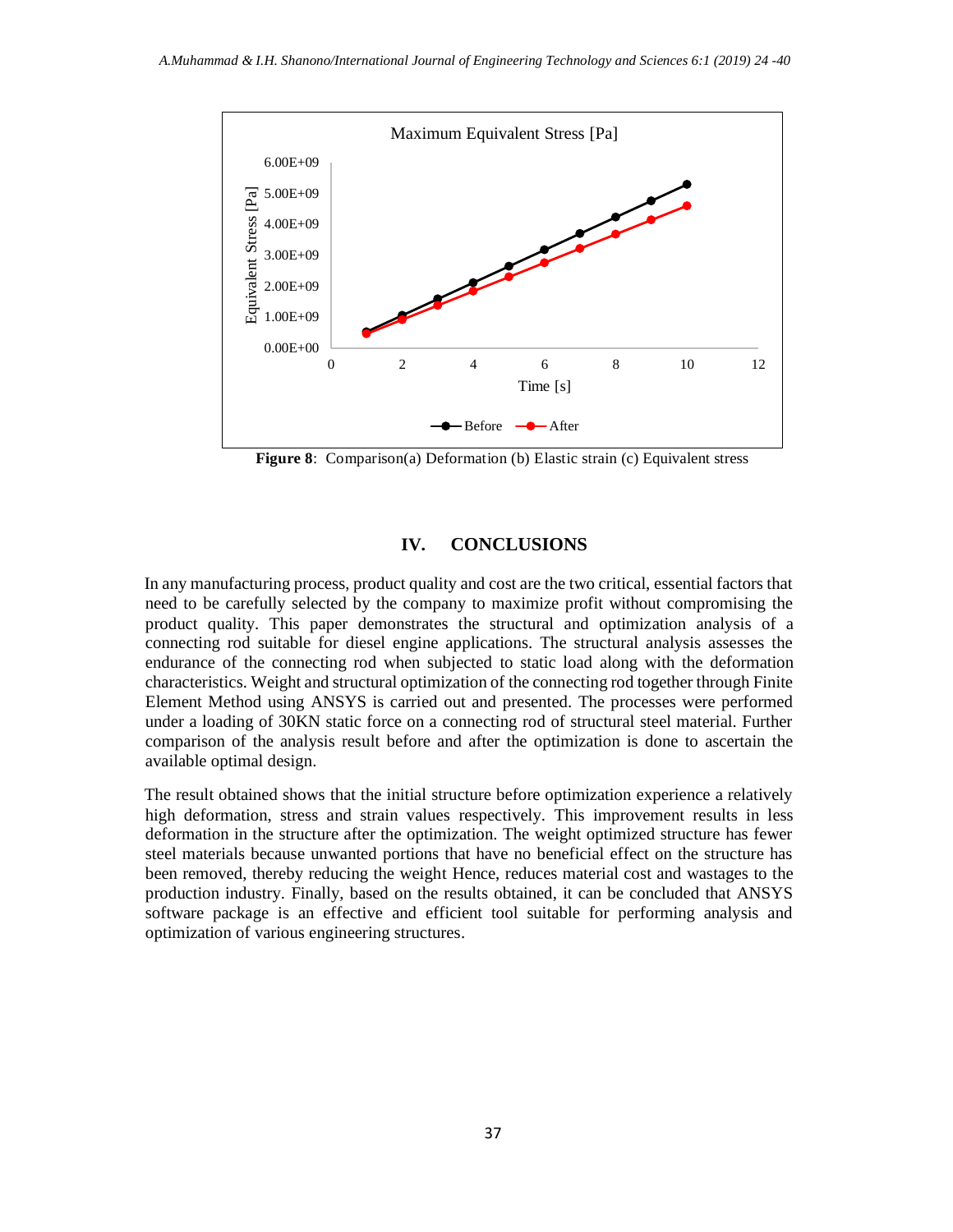## **REFERENCES**

[1] Gopinath D., Sushma Ch. V. "Design and Optimization of Four Wheeler Connecting Rod Using Finite Element Analysis." In 4th International Conference on Materials Processing and Characterization. India: Materials Today: Pages 2291-2299, 2015. India

[2] Uma S. V., Maheswara R., Rao T. V., Satyanarayana K., & Nagaraju B., "Fatigue Analysis of Sundry I.C Engine Connecting Rods." In 7th International Conference of Materials Processing and Characterization. Hyderabad: 2017, India.

[3] Heywood J., "Internal Combustion Engine Fundamentals". McGraw-Hill Education: 1 edition, 1998.

[4] Shenoy P., "Dynamic load analysis and optimization of connecting rod." US: (M.S. thesis). The University of Toledo, 2004

[5] Shaari M. S., Rahman M.M., Noor M.M., Kadirgama K., Amirruddin A. K. "Design of connecting rod of internal combustion engine: A topology Optimization approach." In National Conference in Mechanical Engineering Research and Postgraduate Studies (2nd NCMER 2010): Pages 155-166, 2010, Pahang, Malaysia: Universiti Malaysia Pahang.

[6] Wang Y., "FEA for Connecting Rod of Engine Based on AWE." Journal of Machinery Design and Manufacture: 7, 224-226, 2013

[7] Zheng B., Ji L., Liu Y., "Finite Element Analysis and Structural Improvement of Diesel Engine Connecting Rod." In International Conference on Computer Modeling and Simulation: Pages 175-178, 2010, Egypt: IEEE.

[8] Zhibo Y., Pengfei L., Kaifei L., "Optimal Design of Engine Connecting Rod Based on FEM." Journal of Henan Polytechnic University(Natural Science): 32(1), 65-68, 2013

[9] Jing Z., Zhiyuan Q., & Yan Z., "Finite Element Analysis of EA 113 Gasoline Engine Connecting Rod." International Journal of Mechanical Engineering and Applications: 5(4), 208-213, 2017

[10] Yirong X., Tenggang X., Jianjun Z., "Optimization Design of Engine Connecting Rod Based on ANSYS Workbench." Journal of Donghua University (Natural Science): 41(4), 527-531, 2015

[11] Hu X., "Mechanical Properties Analysis of Moto car Engine Connecting Rod Based on ANSYS Workbench." Journal of Manufacturing Automation: 4, 107-109, 2014

[12] Tengteng L., Shaohua Z., "Modal Analysis of Engine Connecting Rod Based on ANSYS." Journal of Automotive Engineering: 4, 25-27, 2010

[13] Slavko R., Ugljesa B., Igor R., Zeljko B., "Failure analysis of a special vehicle engine connecting rod." Engineering failure analysis: 79, 98-109, 2017

[14] Ilman M, Barizy R. "Failure analysis and fatigue performance evaluation of a failed connecting rod of reciprocating air compressor." Engineering Failure Analysis: 56,142-149, 2015.

[15] Mohammed M. H. A., Mohamed H., "Analysis of Fatigue Stresses on Connecting Rod Subjected to Concentrated Loads At The Big End" Materials Today: Proceedings:2 (4-5), 2094 – 2103, 2015

[16] Gopinath D., Sushma Ch. V. "Design and Optimization of Four Wheeler Connecting Rod Using Finite Element Analysis." Materials Today: Proceedings: 2(4-5), 2291 – 2299, 2015

[17] Strozzi A., Baldini A., Giacopini M., Bertocchi E., & Mantovani S, "A repertoire of failures in connecting rods for internal combustion engines and indications on traditional and advanced design methods", Engineering failure analysis: 20-39, 2016

[18] Gopal G., Suresh L. K, Vijaya Bahskar R., Maheshwara RaoU. M., & Srinivasulue G., "Analysis of Piston, Connecting rod and Crank shaft assembly." Materials Today: Proceedings:4(8) ,7810–7819, 2017

[19] Aisha M., Ibrahim H. S., "Strength analysis and structural optimization of an l-shaped bracket." Nigerian Journal of Technological Research (NJTR) 13(2), 14-19, 2018

[20] Orhorhoro E. K., Erhinyodavwe O., Ikpe A. E., "Failure Analysis of Automatic Access Pedestrian Gate Turnstile using SolidWorks Simulation Model." International Journal of Engineering Technology and Sciences 8(1) 2017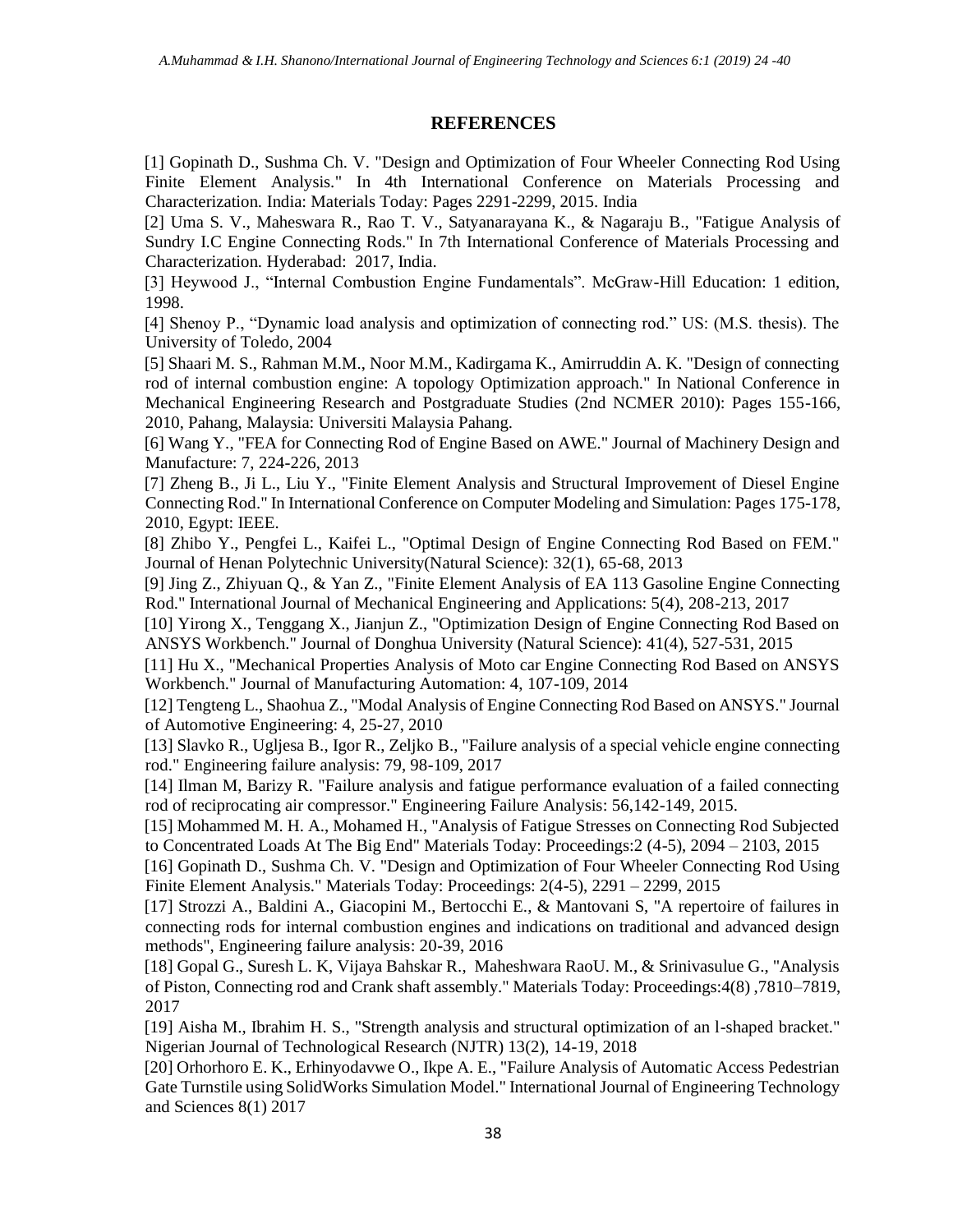[21] Xiaolin C., Yijun L., "Finite Element Modeling and Simulation with ANSYS Workbench", 2014 London NewYork: CRC Press

[22] Gaikwad S. S., Aitavade E. N., "Static analysis of roller of gravity roller conveyor for structure strength & weight optimization." IJAET: 4, 2013

[23] Vivek. C. P., Bhumeshwar P., Ajay N. I., "tress Analysis of I.C. Engine Connecting Rod by FEM." International Journal of Engineering and Innovative Technology: (IJEIT) 1(3), 12-15, 2012

[24] Lucjan W., Paweł Z., "Stress and failure analysis of the connecting rod of diesel engine." Engineering Failure Analysis: 97, 374-382, 2019

[25] Pushpendra Kumar S., Borse Rajendra R. "fatigue analysis and optimisation of connecting rod using finite element analysis." International Journal of advance research in Science and Engineering (IJARSE): 1(1), 3367-3371, 2012

[26] Bansal R, "Dynamic simulation of connecting rod made of aluminum alloy using finite element analysis approach." IOSR Journal of Mechanical and Civil Engineering (IOSR): 5(2), 1-5, 2013

[27] Dan Y., Zhen Y., Wentao C., & Leilei Z. "Fatigue Analysis of Engine Connecting Rod Based on Workbench." In 7th International Conference on Mechatronics, Computer and Education Informationization (MCEI 2017): Pages 192-196, 2017, China: Advances in Computer Science Research

[28] Zheng B., Liu Y., Ji L., "Finite Element Analysis and Structural Improvement of Diesel Engine Connecting rod." In 2010 Second International Conference on Computer Modeling and Simulation: 2010, Sanya, Hainan, China: Los Alamitos, Calif.: IEEE Computer Society Press.

[29] Suherman, Bambang W., Achmad P., Widodo B. S., & Arifin N., "Modeling and Static Analysis of a Connecting Rod in Range Extender Engine." In 2016 International Conference on Sustainable Energy Engineering and Application (ICSEEA): 17-21, 2016, Jakarta, Indonesia: IEEE

[30] Rao G., Naga M., "Design Optimization and Analysis of a Connecting Rod using ANSYS." International Journal of Science and Research (IJSR): 2(7) 225-229, 2013.

[31] Puran S., Debashis P., & Ran V. S., "Fatigue and Structural Analysis of Connecting Rod's Material Due to (C.I) Using FEA." International Journal of Automotive Engineering and Technologies: 4(4) ,245– 253, 2015

[32] Sudershn K. K., Tirupathi R. K., & Syed A. H., "Modeling and Analysis of Two Wheeler Connecting Rod." International Journal of Modern Engineering Research (IJMER): 5(2), 2012.

[33] William D. W., Roy C., Dave A., "Three Dimensional Finite Element Analysis of a High Speed Diesel Engine Connecting Rod." SAE Technical, 1983

[34] Wang G., Zhou G., Yang J., Guan Y., Gong W., & Zhang H., "Modal analysis of high-speed spindle based on ANSYS." In 2012 7th International Conference on Computer Science & Education (ICCSE): Pages 475-478, 2012, Melbourne, VIC, Australia : IEEE.

[35] Kim B. S., Lee S. H., Lee M. G., Ni N., Song Y. J., & Lee C. W, "A comparative study on damage detection in speed-up and coast-down process of grinding spindle-typed rotor-bearing system." Journal of Materials Processing Technology:187-188, 30-36, 2007

[36] Janq G. H., Lee S. H., & Jung M. S., "Free vibration analysis of a spinning flexible disk- spindle system supported by ball bearing and flexible shaft using the finite element method and substructure synthesis." Journal of Sound and Vibration: 251(1), 59-78. 2002

[37] Barbero, Ever J. "Finite Element Analysis of Composite Materials Using ANSYS". US: CRC press, Tylor and Francis group: 2014.

[38] Nipun, "Difference Between Yield Strength and Tensile Strength, Retrieve October 14. 2015 from. <http://pediaa.com/difference-between-yield-strength-and-tensile-strength/>.

[39] Basavaraj T., Kurbet S. N., Kuppast V. V., Arvind M. "Harmonic analysis of a two-cylinder crankshaft using ANSYS." In International Conference on Inventive Computation Technologies (ICICT). Pages 1-6, 2016: Coimbatore, India: IEEE